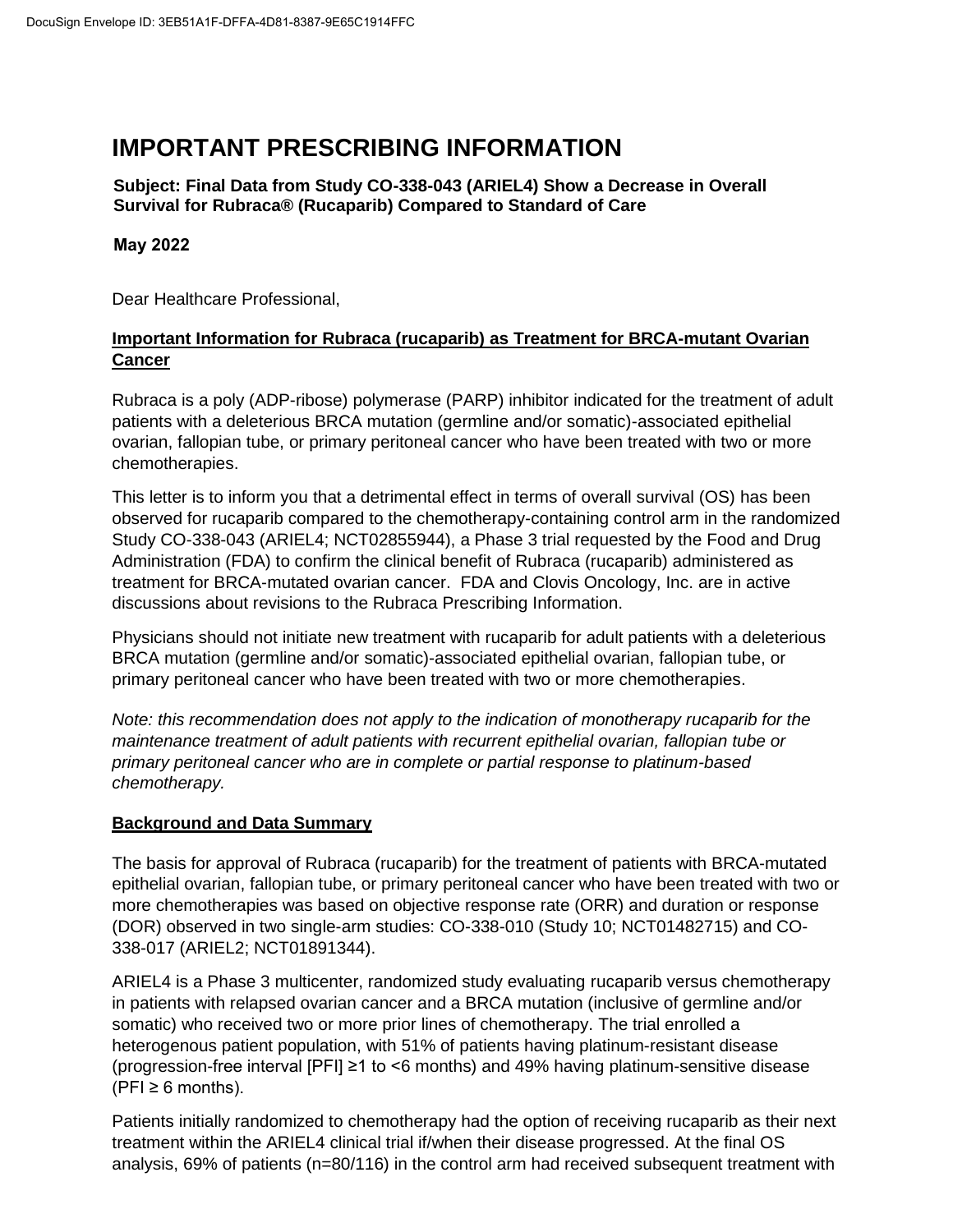rucaparib; in total, 90% (313/349) of patients randomized in the ARIEL4 trial had received rucaparib.

#### *Primary Endpoint of Progression-free Survival (PFS)*

In the intent-to-treat (ITT) population in the ARIEL4 study, a difference in favor of rucaparib was observed for the primary endpoint of progression-free survival by investigator (invPFS), with a reported median invPFS of 7.4 months for the rucaparib group compared to 5.7 months for the chemotherapy group (HR=0.665; p=0.0017).

### *Secondary Endpoint of OS*

An OS detriment, for patients randomized to rucaparib, was observed at the final analysis of OS (70% of death events reported). In the ITT population, median OS was 19.4 months in the rucaparib group compared to 25.4 months in the chemotherapy group, resulting in a HR of 1.31 (95% CI: 1.00, 1.73), p= 0.0507. Patients included in the study were stratified at the time of randomization according to platinum sensitivity (platinum-sensitive vs. partially platinumsensitive vs. platinum-resistant). The HRs for OS in those subgroups were 1.24 (95% CI: 0.62, 2.50), 0.97 (95% CI: 0.58, 1.62), and 1.51 (95% CI: 1.05, 2.17), respectively. In all platinumsensitive patients combined, the HR was 1.07 (95% CI: 0.71, 1.62), favoring chemotherapy.

Below are the OS Kaplan-Meier (KM) curves for the ITT Population and the Forest Plot for the platinum subgroups.



## **OS in Intent-to-Treat (ITT) Population**